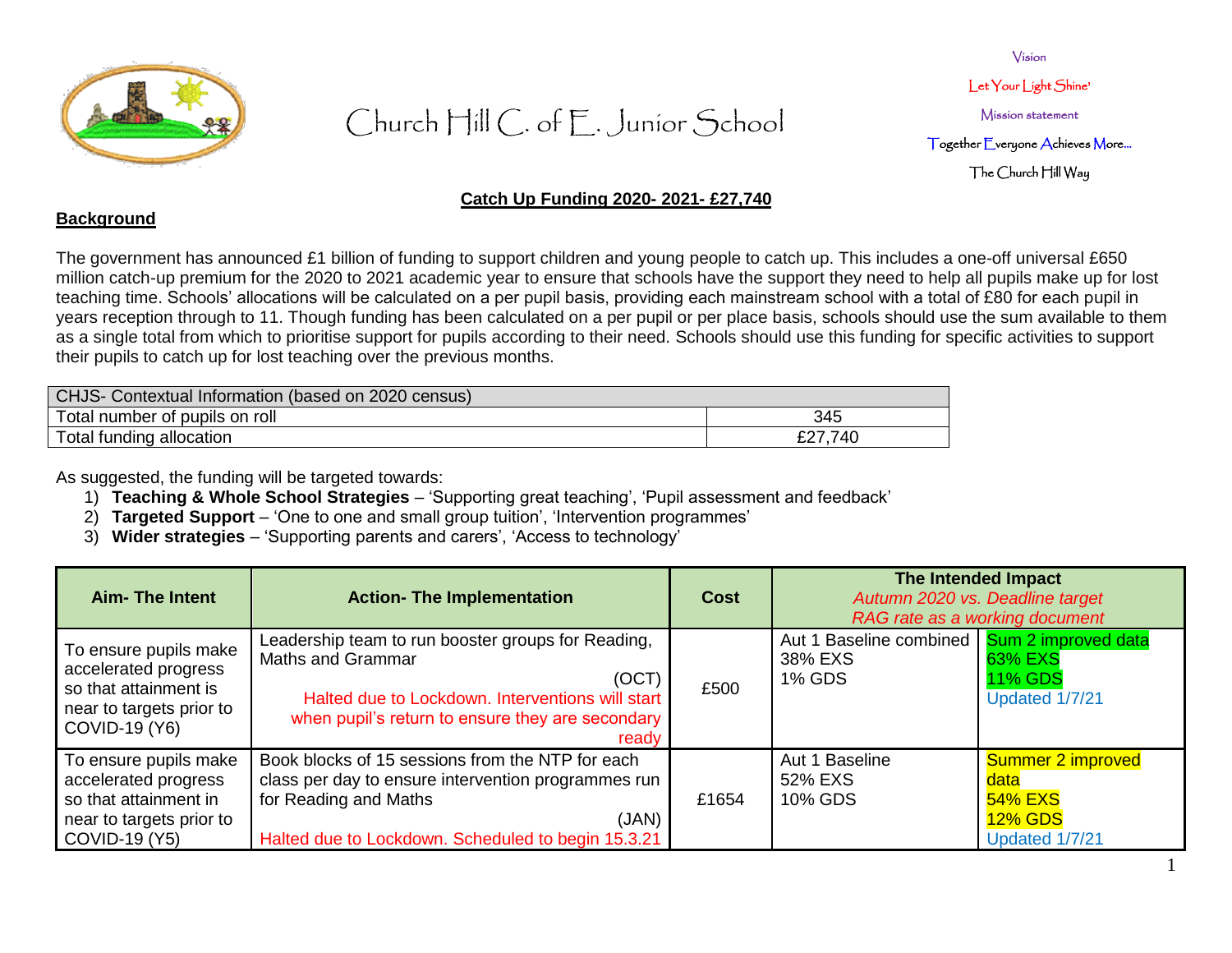

| To ensure pupils make<br>accelerated progress<br>so that attainment in<br>near to targets prior to<br><b>COVID-19 (Y4)</b> | Book blocks of 15 sessions from the NTP for each<br>class per day to ensure intervention programmes run<br>for Reading and Maths<br>(JAN)<br>Halted due to Lockdown. Scheduled to begin 15.3.21                                                                                                                                                                                                                      | £1654           | Aut 1 Baseline<br>46% EXS<br>6% GDS                                                                                                                                                                                                                            | Summer 2 improved<br>data<br><b>48% EXS</b><br><b>16% GDS</b><br>Updated 1/7/21                                                                                                                                                                                                           |
|----------------------------------------------------------------------------------------------------------------------------|----------------------------------------------------------------------------------------------------------------------------------------------------------------------------------------------------------------------------------------------------------------------------------------------------------------------------------------------------------------------------------------------------------------------|-----------------|----------------------------------------------------------------------------------------------------------------------------------------------------------------------------------------------------------------------------------------------------------------|-------------------------------------------------------------------------------------------------------------------------------------------------------------------------------------------------------------------------------------------------------------------------------------------|
| To identify and target<br>the academic gaps in<br>children's subject<br>knowledge (WS)                                     | Purchase baseline assessments for Reading and<br>Maths.<br>(AUG)                                                                                                                                                                                                                                                                                                                                                     | £1500           | Sept 20- Pupils return<br>after a prolonged period<br>of absence due to<br>COVID-19                                                                                                                                                                            | Oct 20- Gaps analysis<br>per child is carried out<br>with teaching content<br>and interventions based<br>around the findings                                                                                                                                                              |
| To ensure pupils make<br>accelerated progress<br>so that attainment is<br>near to targets prior to<br><b>COVID-19 (Y4)</b> | Employ a LSA for an additional 7.5 hours per week<br>to support a group of disadvantaged pupils (RWM +<br>homework)<br>Focused interventions to take place<br>(DEC)<br>In place and has been supporting children in class<br>who have been in during the lockdown- many<br>disadvantaged. 1 pupil assigned had made good<br>progress in R & M between Aut1- Aut2 baseline.<br>Hwk club to commence in Aut 2021 term. | £5,441          | Reading NfER standardised score:<br>Aut 2<br>Aut 1<br>S <sub>RL</sub> 2<br>Sum <sub>2</sub><br>93<br>89<br>-89<br>99<br>Internal GPS test:<br>Sum<br>Spr 2<br>Aut 2<br>Aut 1<br>22<br>16<br>21.<br>29<br>Maths NfER standardise score:<br>72<br>83<br>79<br>84 | NfER Reading standardised score:<br>Aut 2<br>Sum <sub>2</sub><br>Aut <sub>1</sub><br>Spr 2<br>97<br>90<br>93 <sub>1</sub><br>91<br>Internal GPS test:<br>37<br>21<br>40<br>26<br>Maths NfER standardised score:<br>95<br>90<br>89<br>81                                                   |
| To ensure the school<br>and pupils have the<br>technology to meet the<br>Government's remote<br>learning standards<br>(WS) | To employ IT technician for an additional day per<br>week plus ad hoc hours to ensure the technology<br>(infrastructure and devices) in school are fit to<br>manage remote learning for all stakeholders                                                                                                                                                                                                             | £7000<br>£1,400 | Aut1: During 1 <sup>st</sup> bubble<br>closure, only 3/30 pupils<br>accessed the VLE in the<br>first few days (10%)                                                                                                                                            | Spring1: 100% of pupils<br>access home learning<br>via the VLE- 96%. Only<br>11 children in the school<br>who we have concerns<br>about. Appropriate<br>action has been taken<br>e.g. paper copies/<br>invited in/ EWO/ CME/<br>LA/Discussed weekly<br><b>DSL</b><br>Jan: All pupils have |
|                                                                                                                            | To purchase additional devices to ensure every pupil                                                                                                                                                                                                                                                                                                                                                                 |                 | Nov: Approx. 2 pupils in                                                                                                                                                                                                                                       |                                                                                                                                                                                                                                                                                           |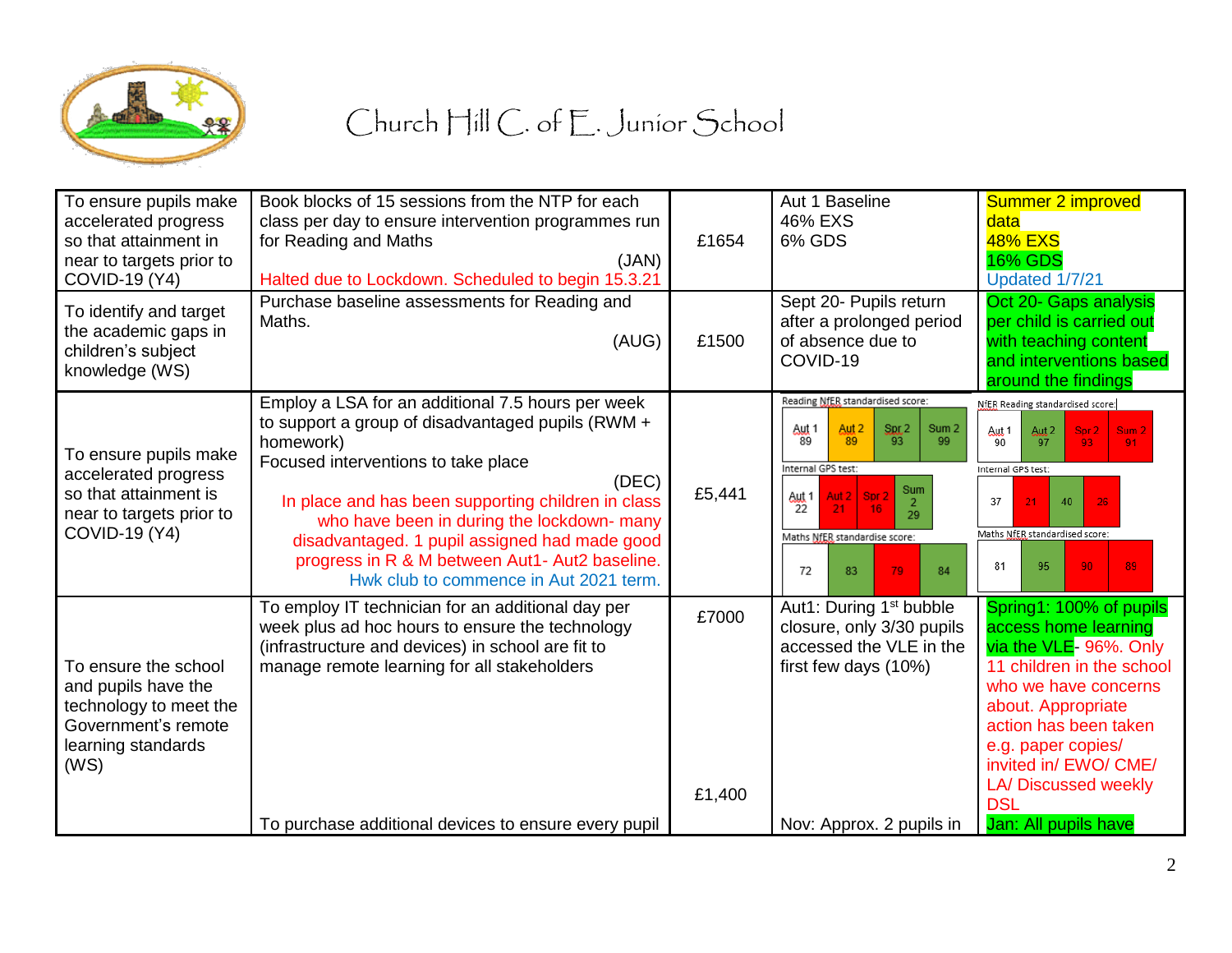

|                                                                                                                 | and member of staff have access to appropriate<br>technology from home (mobiles/ dongles/ laptops)<br>(DEC)                                                                                                                                                                                                                                                                                                                                                                                                                                                                                                                 |                  | every class didn't have<br>access to an appropriate<br>device | access to a laptop<br>during a bubble closure<br>(6EH 16.11.20- YES)<br>Application for addition<br>14 laptops underway. All<br>children at home do<br>have some access to<br>technology.                                                                                                                                                                                     |
|-----------------------------------------------------------------------------------------------------------------|-----------------------------------------------------------------------------------------------------------------------------------------------------------------------------------------------------------------------------------------------------------------------------------------------------------------------------------------------------------------------------------------------------------------------------------------------------------------------------------------------------------------------------------------------------------------------------------------------------------------------------|------------------|---------------------------------------------------------------|-------------------------------------------------------------------------------------------------------------------------------------------------------------------------------------------------------------------------------------------------------------------------------------------------------------------------------------------------------------------------------|
| To ensure all staff are<br>competent with the<br>technology required for<br>blended and remote<br>learning (WS) | Additional training for 2 hours every week for a<br>month for all members of staff on the technology<br>required so that blended learning and remote<br>learning can take place safely (particularly around<br>MS TEAMS and notebook)<br>(DEC)                                                                                                                                                                                                                                                                                                                                                                              | £2,807           | Aut 1: MS not being<br>used<br>Videos posts on VLE            | Spring 1: Achieved<br>remote learning action<br>plan targets<br>School has moved to<br>online TEAMS lessons<br>and blended learning.                                                                                                                                                                                                                                          |
| To maintain excellent<br>home-school<br>communication with<br>parents during the<br>pandemic (WS)               | Use funding to support additional pastoral<br>requirements from the 'pandemic register' so that<br>pupils and their families' social, emotional and<br>mental wellbeing is prioritised<br>Hold virtual live events with parents so that they feel<br>a school presence (parents evenings/ subject<br>knowledge support/ introducing them to virtual<br>learning)<br>(DEC)<br>Pastoral support has been happening either in<br>school or via telephone calls weekly. Virtual TEAMS<br>have taken part between teachers and parents either<br>on parents evening or to support them on an ad hoc<br>basis with the technology | £1,807<br>£2,807 | 0 events carried out<br>virtually                             | 00% of PP pupils eithe<br>accessed learning from<br>nome via the VLE OR<br>they were invited in to<br>school. Welfare calls<br>also took place weekly<br>for those PP pupils<br>home-learning. Cost of<br>Comp for Children sub<br>by 20%. Collection poin<br>or food parcels during<br>the lockdown.<br>Parents evenings,<br><b>Christmas event carried</b><br>out virtually |

**Grand Total Spent (currently): £26,570**

A small percentage of the funding has not been immediately planned for on the spending allocation. This is to ensure we have the flexibility to modify and change provision if required. (£1,038)